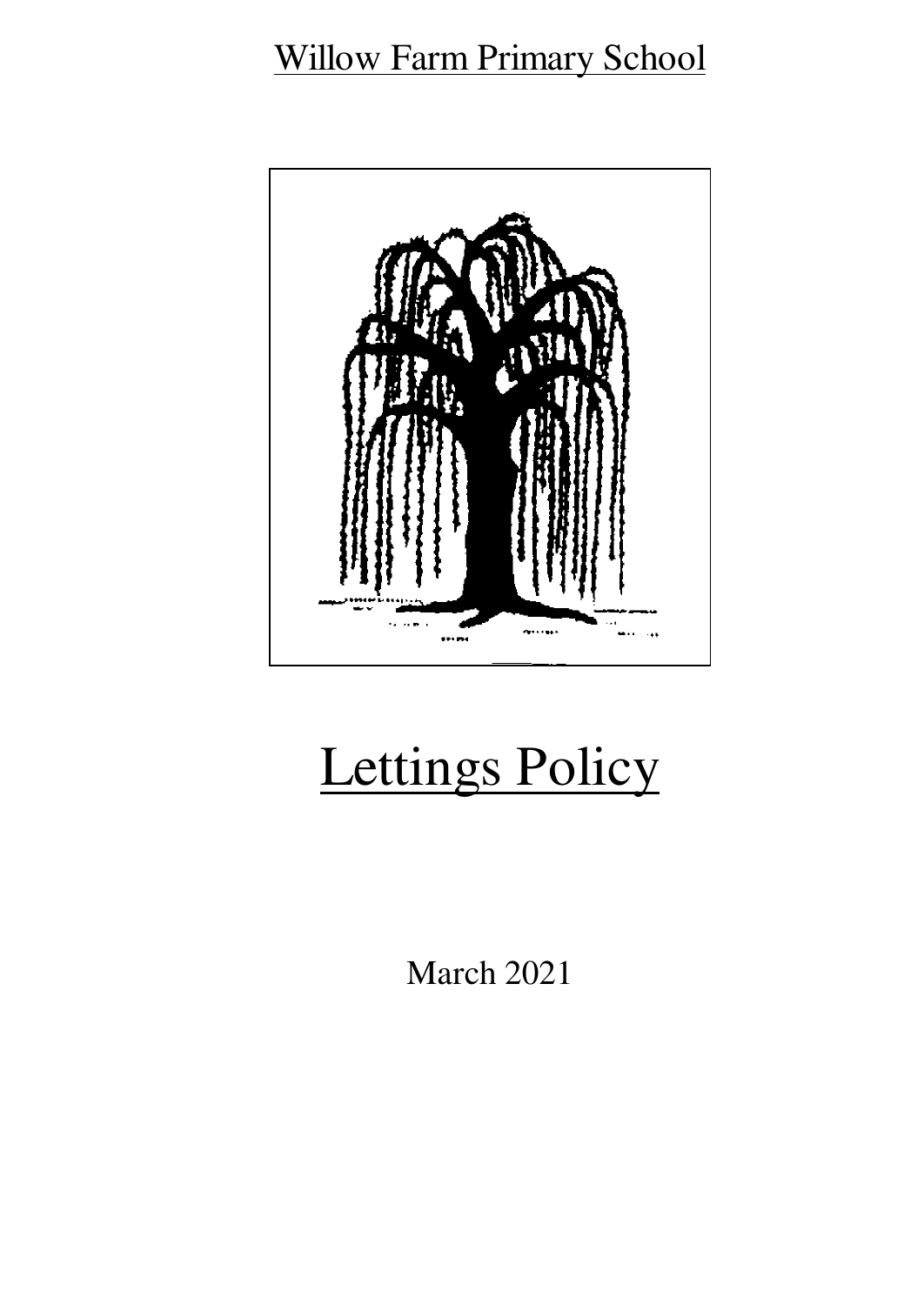# **Willow Farm Primary School**



## **SCHOOL LETTINGS POLICY**

|                                      |          | <b>Charges per hour</b> |     |     |     |
|--------------------------------------|----------|-------------------------|-----|-----|-----|
|                                      |          | A                       | B   | C   | D   |
| <b>School Hall</b><br>$15 +$ Persons | Weekday  | N/A                     | £20 | £30 | £20 |
|                                      | Saturday | N/A                     | £30 | £45 | £30 |
| Lodge<br>$10 +$ Persons              | Weekday  | N/A                     | £20 | £30 | £20 |
|                                      | Saturday | N/A                     | £30 | £45 | £30 |

**Please note**: Each letting will be charged at a minimum of 2 hours.

- A School/PTA use
- B Voluntary Organisations/non-profit making ventures (i.e. Brownies etc)
- C Other/Private Lettings
- D Regular Lettings

### **Please read the conditions of hiring on the reverse side of your booking form.**

### **The Governors of Willow Farm Primary School have made additional conditions with particular reference to Willow Farm Primary School**

- Includes the use of the car park, opening of school, locking up, heating and lighting
- All lettings must finish by 10 pm.
- No smoking anywhere in the school or within the grounds
- Use of the kitchen for preparing food is not included in the letting.
- Use of the school grounds is not included in the letting.
- Payment by BACs to **Willow Farm Primary School** (Bank details provided by the school office)

An additional charge of **£15.00** will be made if the Caretaker is required to be in attendance. It shall be for the Governors to determine whether Caretaker attendance is required (e.g. Discos etc.).

Heating charged at **£11.00** per hour in addition to above fees irrespective of the number of rooms used.

On the back of the lettings Application Form is a list of 'conditions of hiring'. I should like to draw your attention to number 12 and number 17. The latter numbered condition also includes goods left inside a vehicle.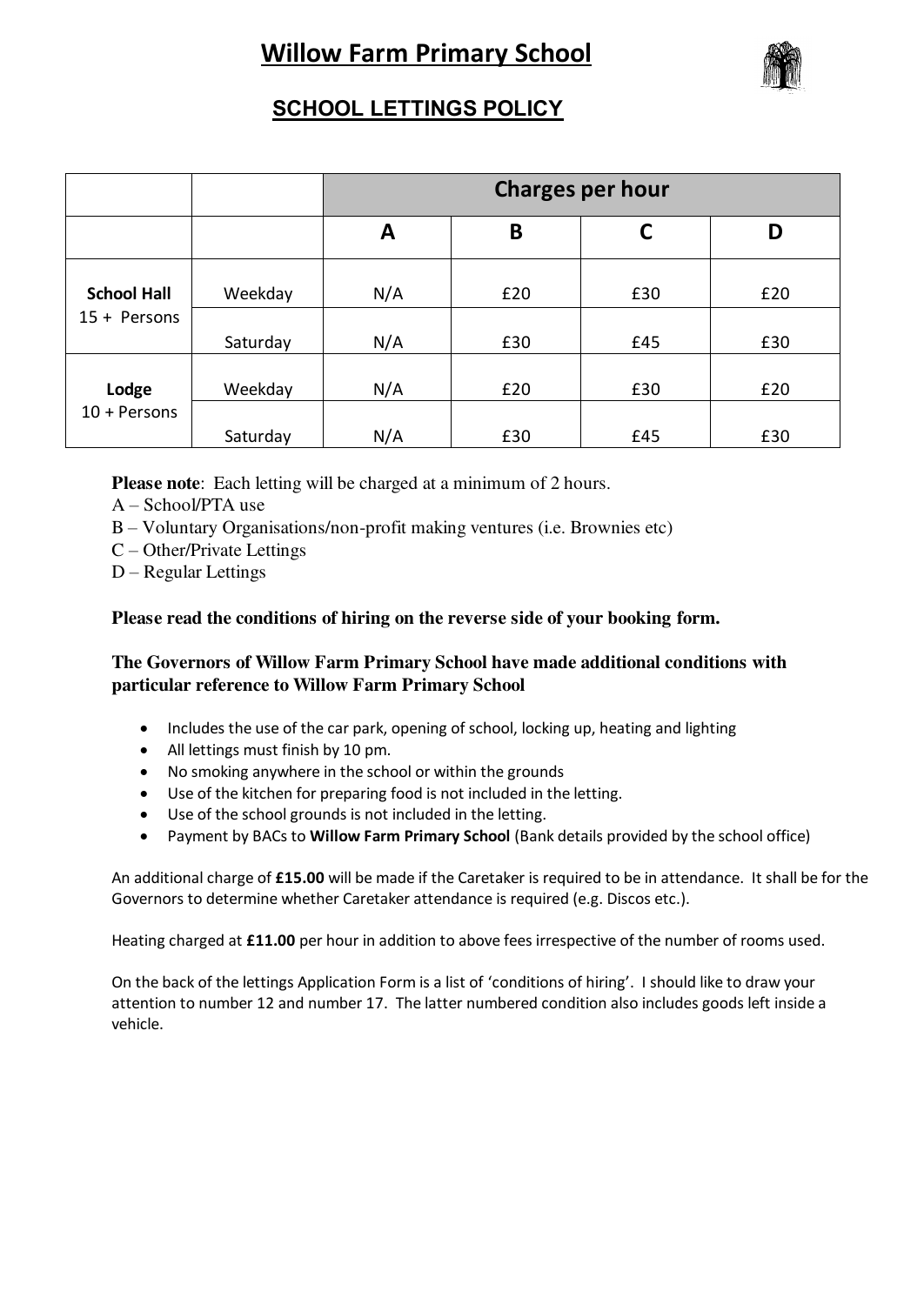#### **Equals Trust Lettings Policy**

1. Equals Trust (the Trust) aims to ensure the use of all its academies facilities to their fullest potential. It is intended that premises and sports facilities are available firstly, for the benefit of the pupils and secondly, for local communities.

2. This policy aims to; 2.1. Ensure that lettings are not in conflict with the fundamental purpose of the Trust and the member academies.

2.2. Support community involvement in the life of the Trust and the member academies.

2.3. Maximise commercial opportunities for lettings for the benefit of the Trust and the member academies.

2.4. Ensure costs are appropriately calculated and covered for all lettings.

2.5. Provide a professional service to users of the Trust and academy premises and facilities and ensure good customer care.

3. The responsibility for managing lettings rests with each member academy, within the overall guidance of the Trust policy. Each Academy has their own lettings policy in place supported by the Trust policy.

4. A letting is defined as 'any use of the academy buildings, grounds or facilities by parties other than the academy and its partners'. This may include community groups or commercial organisations.

5. The following activities fall within the corporate life of the academy and as such are not considered to be lettings; 5.1. Trust and Local Governing Body meetings

5.2. Extra-curricular activities for students organised by the academy or the Trust

5.3. Academy performances

5.4. Family learning

5.5. Parent's meetings

5.6. PTA meetings

5.7. PTA organised events

6. Care should be taken to ensure that any lettings are consistent with Trust values. The following activities are not considered to be appropriate for lettings as they are either well provided in the local area; are not deemed compatible with the ethos of the Trust; or are not able to be accommodated within the Trust premises: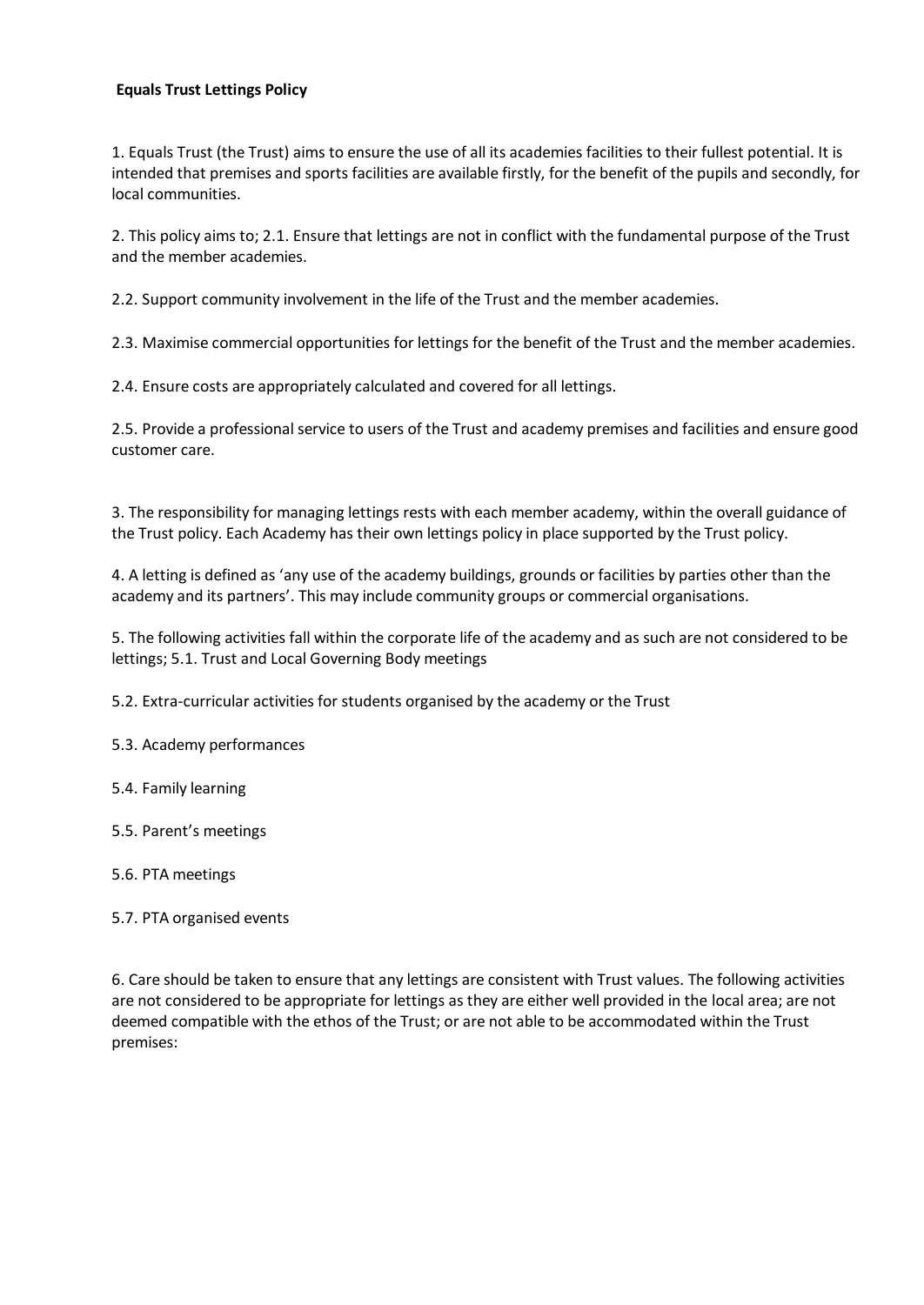6.1. Commercial activities with minimal potential to generate income or support the Trust and its member academies.

6.2. Events selling or serving alcohol. No Trust premises holds a licence for the sale of such items.

6.3. Activities promoting gambling, except for fundraising events where 'chips' or 'tokens' are included within the ticket price.

6.4. Activities or events of a political nature, except for times when premises may be used as polling stations.

6.5. Activities or events which may bring the academy or Trust into disrepute.

7. The Head Teachers, School Business/Office Managers and the Premises Officer, where applicable, are responsible for determining the security risk for each letting and will be responsible for allocating appropriate resources to mitigate this risk.

8. Overall responsibility for academy lettings is held by the Local Governing Body. The Head Teacher at each academy must ensure adherence to the Trust policy and practical responsibility for the policy is delegated to the School Business/Office Manager.

9. Each Academy is responsible for: 9.1. Managing the day-to-day lettings of the premises and ensuring effective communication between all parties.

9.2. Maintaining accurate records of all bookings in line with the Trust Finance Policy and Procedures.

9.3. Confirming bookings using appropriate terms and conditions.

9.4. Inspecting insurance documents.

9.5. Inspecting DBS documents were necessary.

9.6. Raising invoices and chasing outstanding payments.

9.7. Ensuring appropriate staffing – particularly ensuring an appropriately trained member of staff is present when any specialised equipment or accommodation is hired.

9.8. Booking duty site staff for lettings.

9.9. Ensuring facilities are as required by hirers.

9.10. Monitoring all hirers to ensure all aspects of the contract are being adhered to and that facilities are left ready for academy or Trust use.

9.11. Providing a professional service to users of the academy or Trust premises and ensuring good customer care.